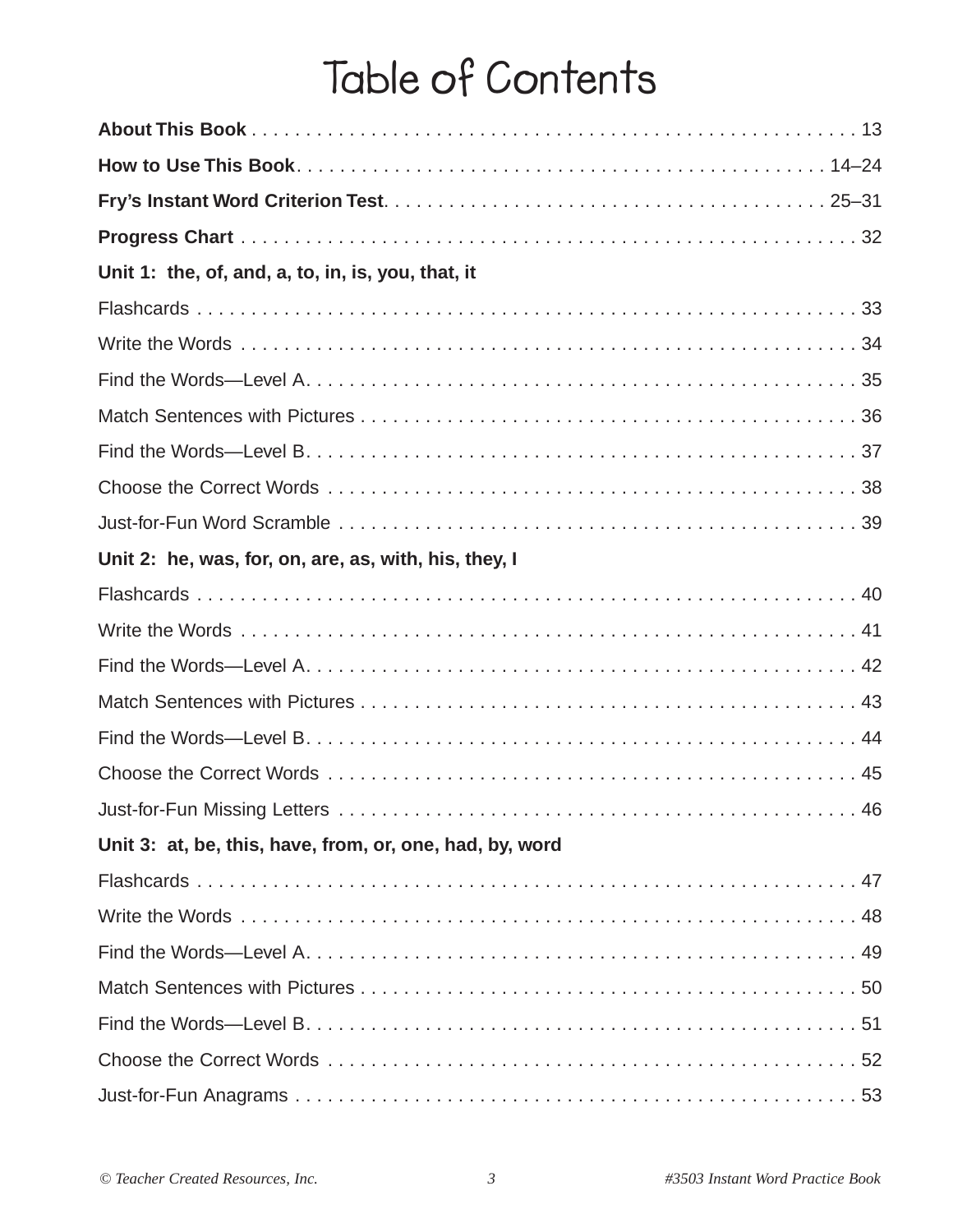| Unit 4: but, not, what, all, were, we, when, your, can, said     |
|------------------------------------------------------------------|
|                                                                  |
|                                                                  |
|                                                                  |
|                                                                  |
|                                                                  |
|                                                                  |
|                                                                  |
| Unit 5: there, use, an, each, which, she, do, how, their, if     |
|                                                                  |
|                                                                  |
|                                                                  |
|                                                                  |
|                                                                  |
|                                                                  |
|                                                                  |
| Unit 6: will, up, other, about, out, many, then, them, these, so |
|                                                                  |
|                                                                  |
|                                                                  |
|                                                                  |
|                                                                  |
|                                                                  |
|                                                                  |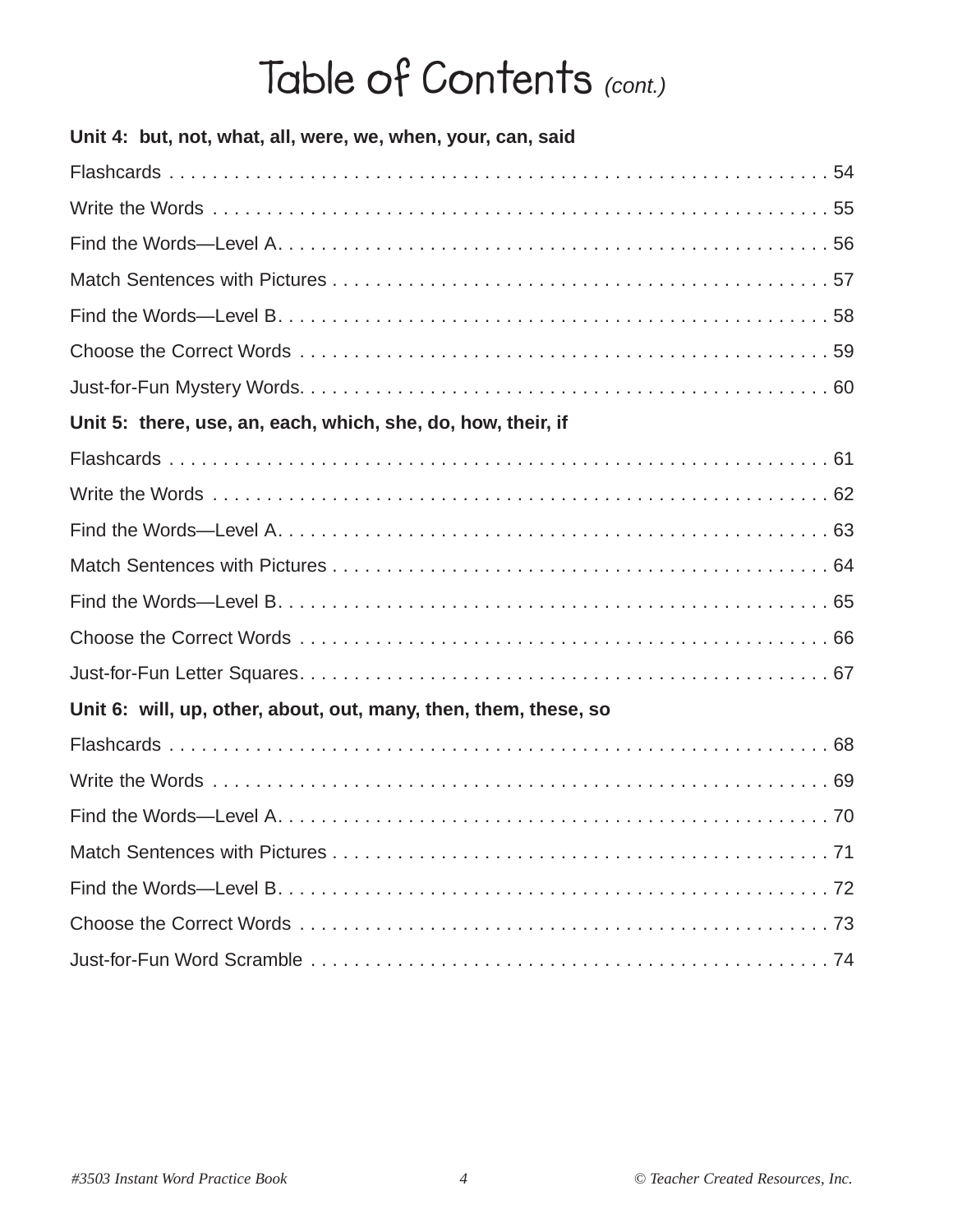| Unit 7: some, her, would, make, like, him, into, time, has, look  |  |
|-------------------------------------------------------------------|--|
|                                                                   |  |
|                                                                   |  |
|                                                                   |  |
|                                                                   |  |
|                                                                   |  |
|                                                                   |  |
|                                                                   |  |
| Unit 8: two, more, write, go, see, number, no, way, could, people |  |
|                                                                   |  |
|                                                                   |  |
|                                                                   |  |
|                                                                   |  |
|                                                                   |  |
|                                                                   |  |
|                                                                   |  |
| Unit 9: my, than, first, water, been, call, who, oil, now, find   |  |
|                                                                   |  |
|                                                                   |  |
|                                                                   |  |
|                                                                   |  |
|                                                                   |  |
|                                                                   |  |
|                                                                   |  |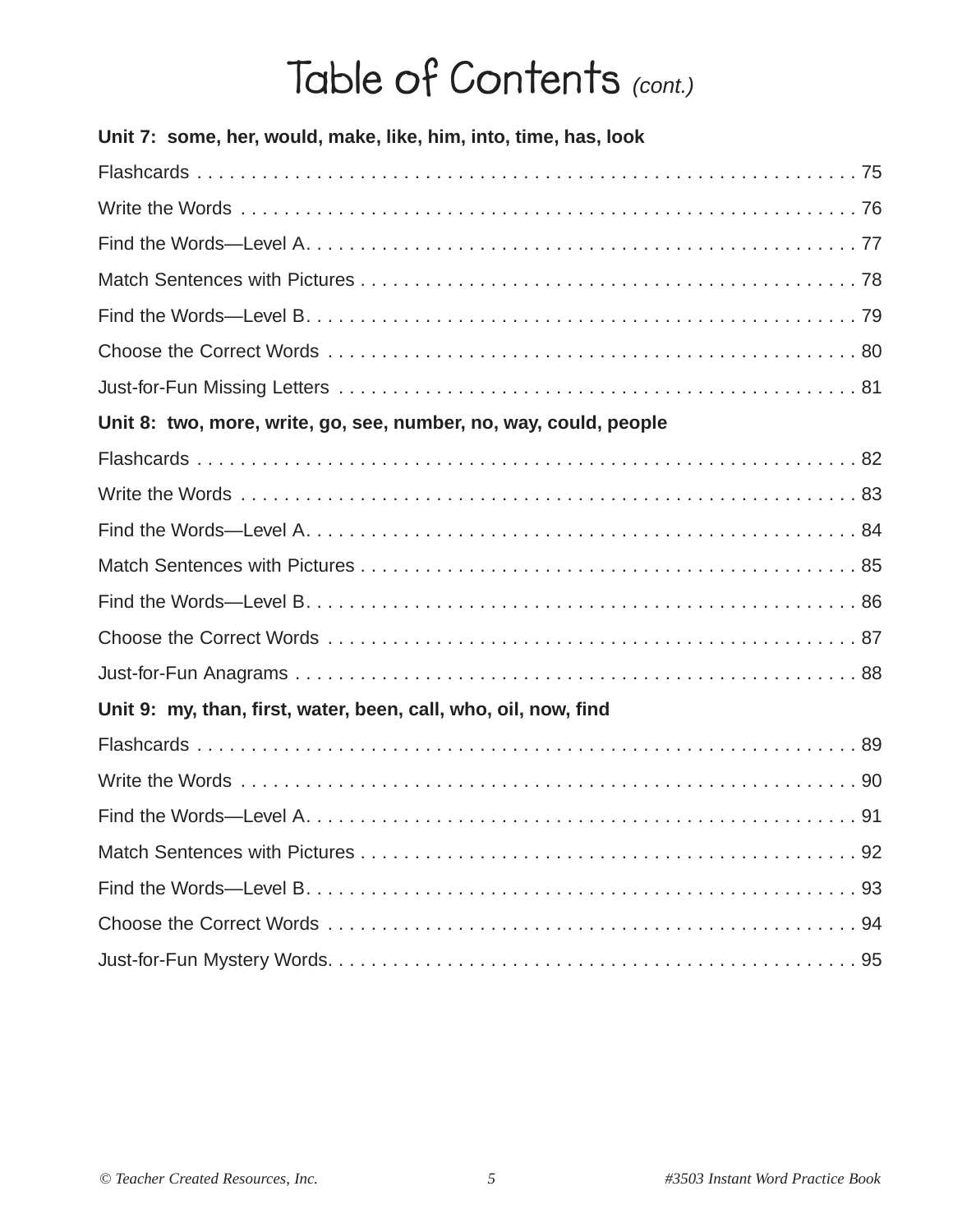| Unit 10: long, down, day, did, get, come, made, may, part, over        |
|------------------------------------------------------------------------|
|                                                                        |
|                                                                        |
|                                                                        |
|                                                                        |
|                                                                        |
|                                                                        |
|                                                                        |
| Unit 11: new, sound, take, only, little, work, know, place, year, live |
|                                                                        |
|                                                                        |
|                                                                        |
|                                                                        |
|                                                                        |
|                                                                        |
|                                                                        |
| Unit 12: me, back, give, most, very, after, thing, our, just, name     |
|                                                                        |
|                                                                        |
|                                                                        |
|                                                                        |
|                                                                        |
|                                                                        |
|                                                                        |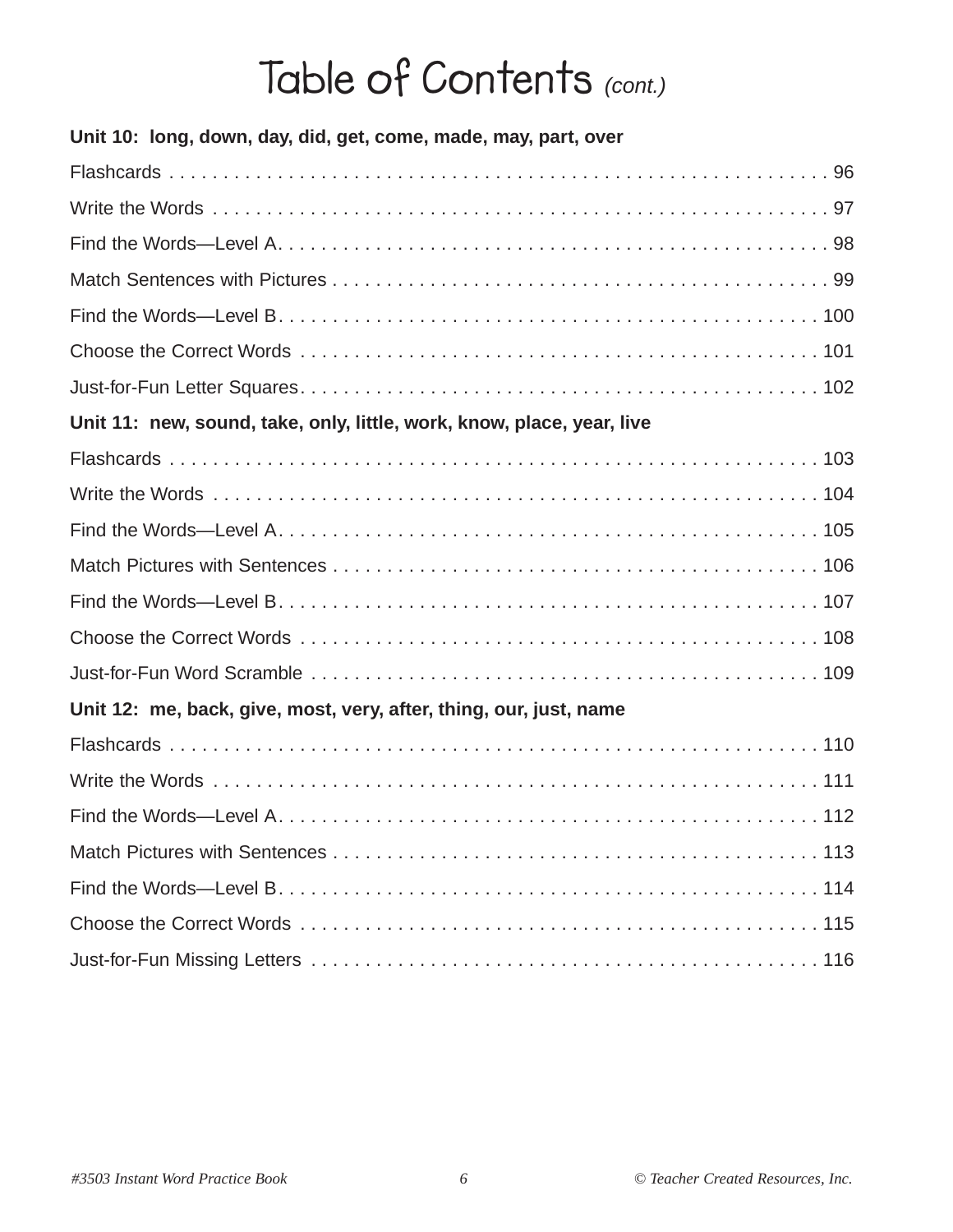| Unit 13: good, sentence, man, think, say, great, where, help, through, much |  |
|-----------------------------------------------------------------------------|--|
|                                                                             |  |
|                                                                             |  |
|                                                                             |  |
|                                                                             |  |
|                                                                             |  |
|                                                                             |  |
|                                                                             |  |
| Unit 14: before, line, right, too, mean, old, any, same, tell, boy          |  |
|                                                                             |  |
|                                                                             |  |
|                                                                             |  |
|                                                                             |  |
|                                                                             |  |
|                                                                             |  |
|                                                                             |  |
| Unit 15: follow, came, want, show, also, around, form, three, small, set    |  |
|                                                                             |  |
|                                                                             |  |
|                                                                             |  |
|                                                                             |  |
|                                                                             |  |
|                                                                             |  |
|                                                                             |  |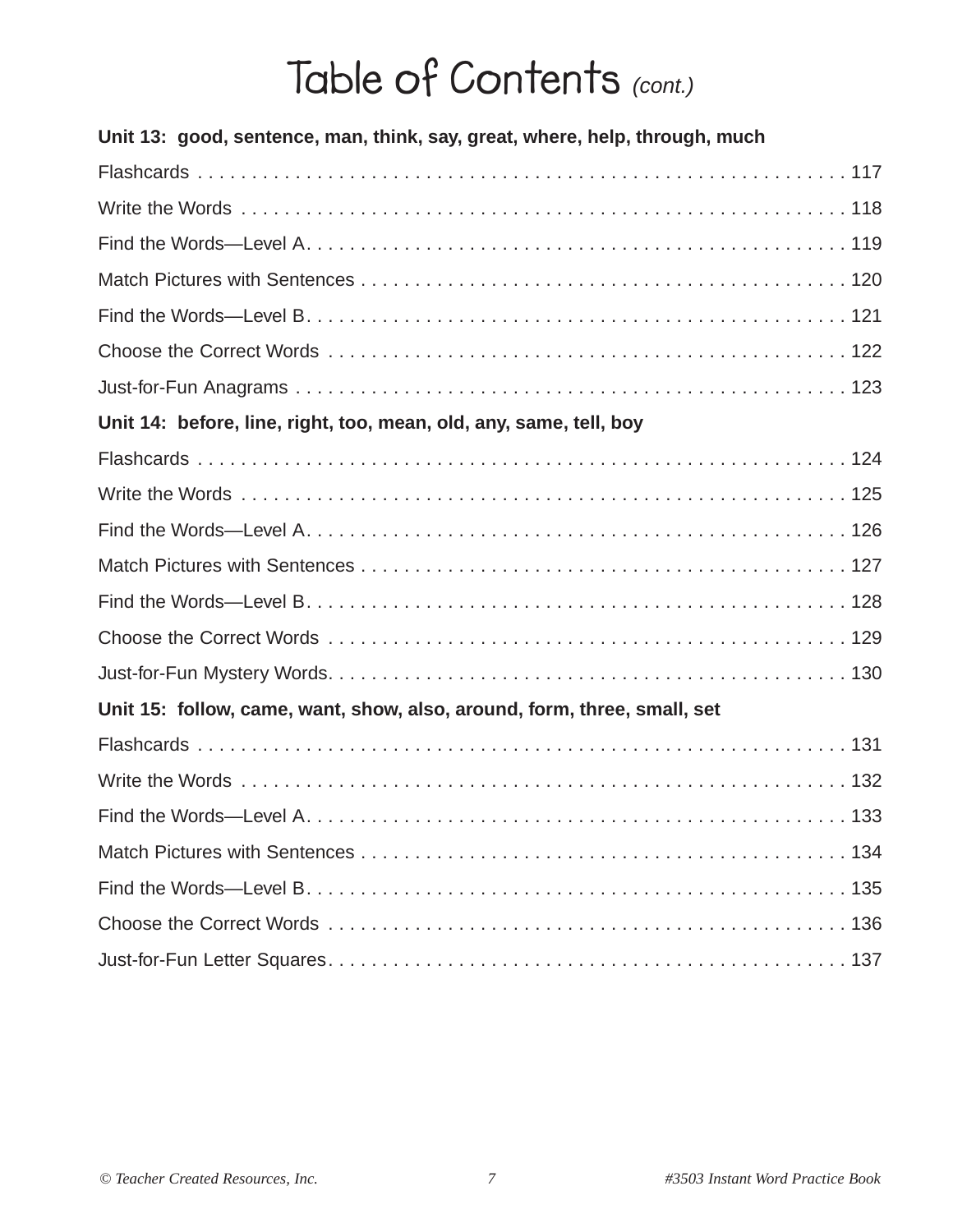| Unit 16: put, end, does, another, well, large, must, big, even, such        |
|-----------------------------------------------------------------------------|
|                                                                             |
|                                                                             |
|                                                                             |
|                                                                             |
|                                                                             |
|                                                                             |
|                                                                             |
| Unit 17: because, turn, here, why, ask, went, men, read, need, land         |
|                                                                             |
|                                                                             |
|                                                                             |
|                                                                             |
|                                                                             |
|                                                                             |
|                                                                             |
| Unit 18: different, home, us, move, try, kind, hand, picture, again, change |
|                                                                             |
|                                                                             |
|                                                                             |
|                                                                             |
|                                                                             |
|                                                                             |
|                                                                             |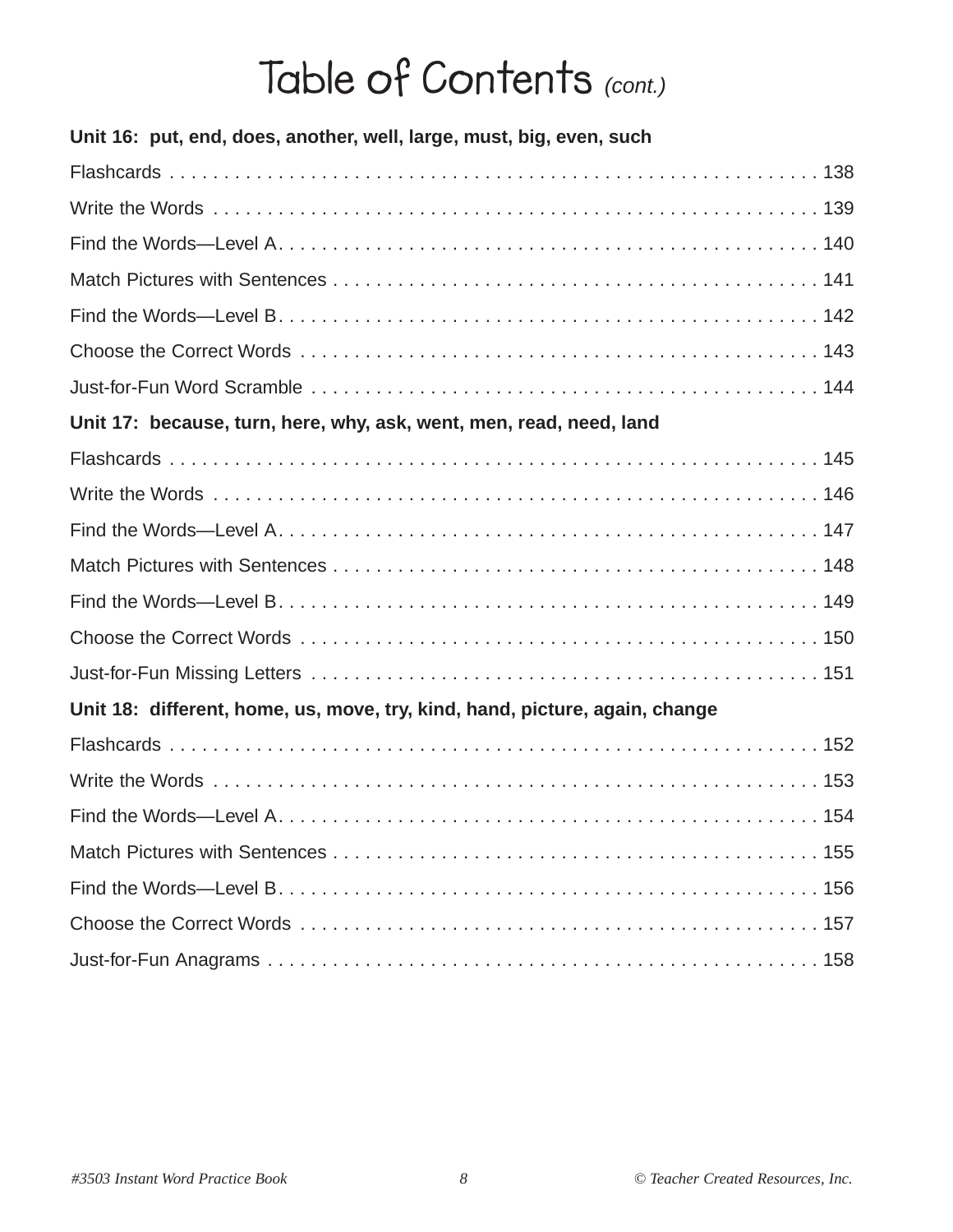| Unit 19: off, play, spell, air, away, animal, house, point, page, letter          |  |
|-----------------------------------------------------------------------------------|--|
|                                                                                   |  |
|                                                                                   |  |
|                                                                                   |  |
|                                                                                   |  |
|                                                                                   |  |
|                                                                                   |  |
|                                                                                   |  |
| Unit 20: mother, answer, found, study, still, learn, should, America, world, high |  |
|                                                                                   |  |
|                                                                                   |  |
|                                                                                   |  |
|                                                                                   |  |
|                                                                                   |  |
|                                                                                   |  |
|                                                                                   |  |
| Unit 21: every, near, add, food, between, own, below, country, plant, last        |  |
|                                                                                   |  |
|                                                                                   |  |
|                                                                                   |  |
|                                                                                   |  |
|                                                                                   |  |
|                                                                                   |  |
|                                                                                   |  |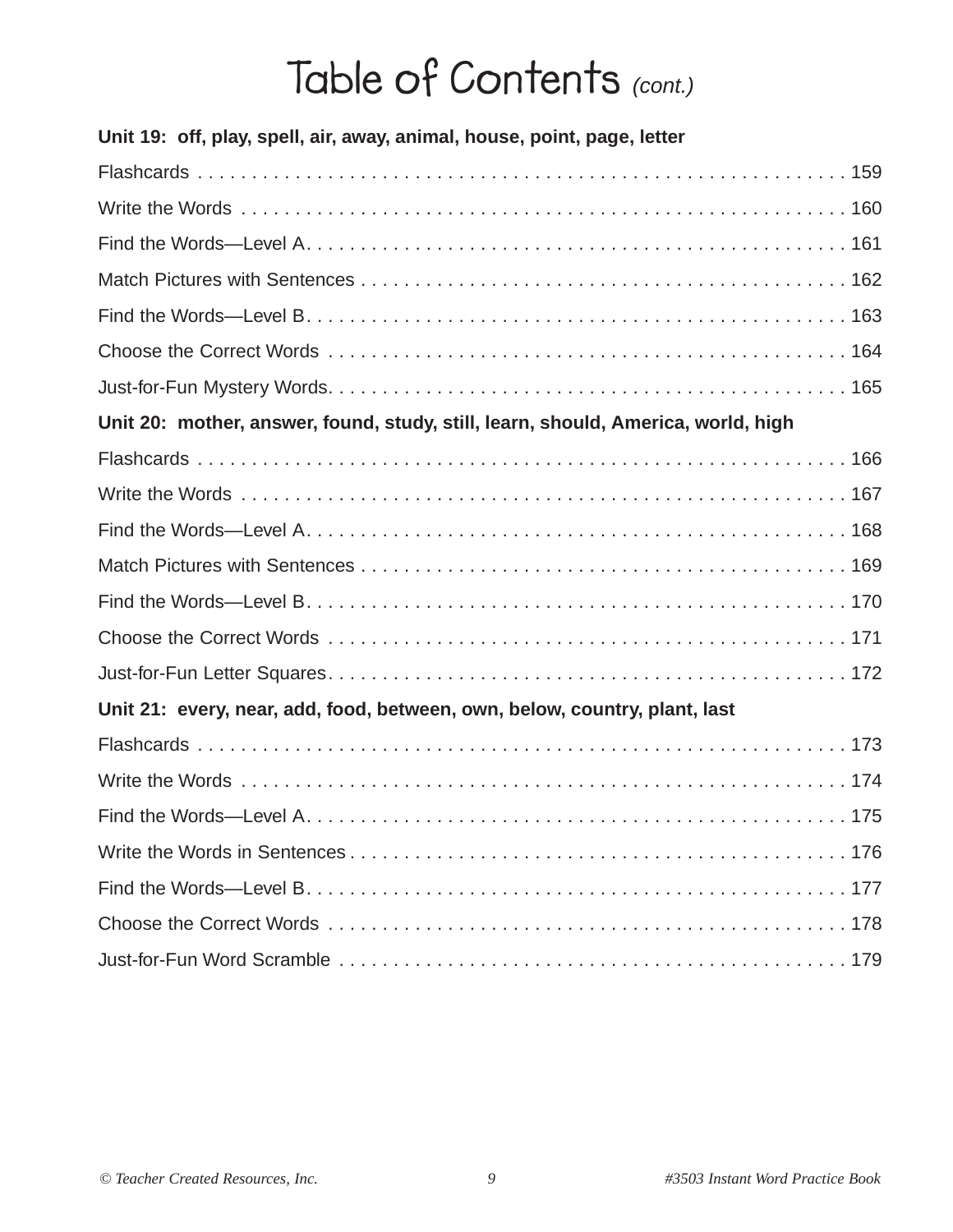| Unit 22: school, father, keep, tree, never, start, city, earth, eye, light     |
|--------------------------------------------------------------------------------|
|                                                                                |
|                                                                                |
|                                                                                |
|                                                                                |
|                                                                                |
|                                                                                |
|                                                                                |
| Unit 23: thought, head, under, story, saw, left, don't, few, while, along      |
|                                                                                |
|                                                                                |
|                                                                                |
|                                                                                |
|                                                                                |
|                                                                                |
|                                                                                |
| Unit 24: might, close, something, seem, next, hard, open, example, begin, life |
|                                                                                |
|                                                                                |
|                                                                                |
|                                                                                |
|                                                                                |
|                                                                                |
|                                                                                |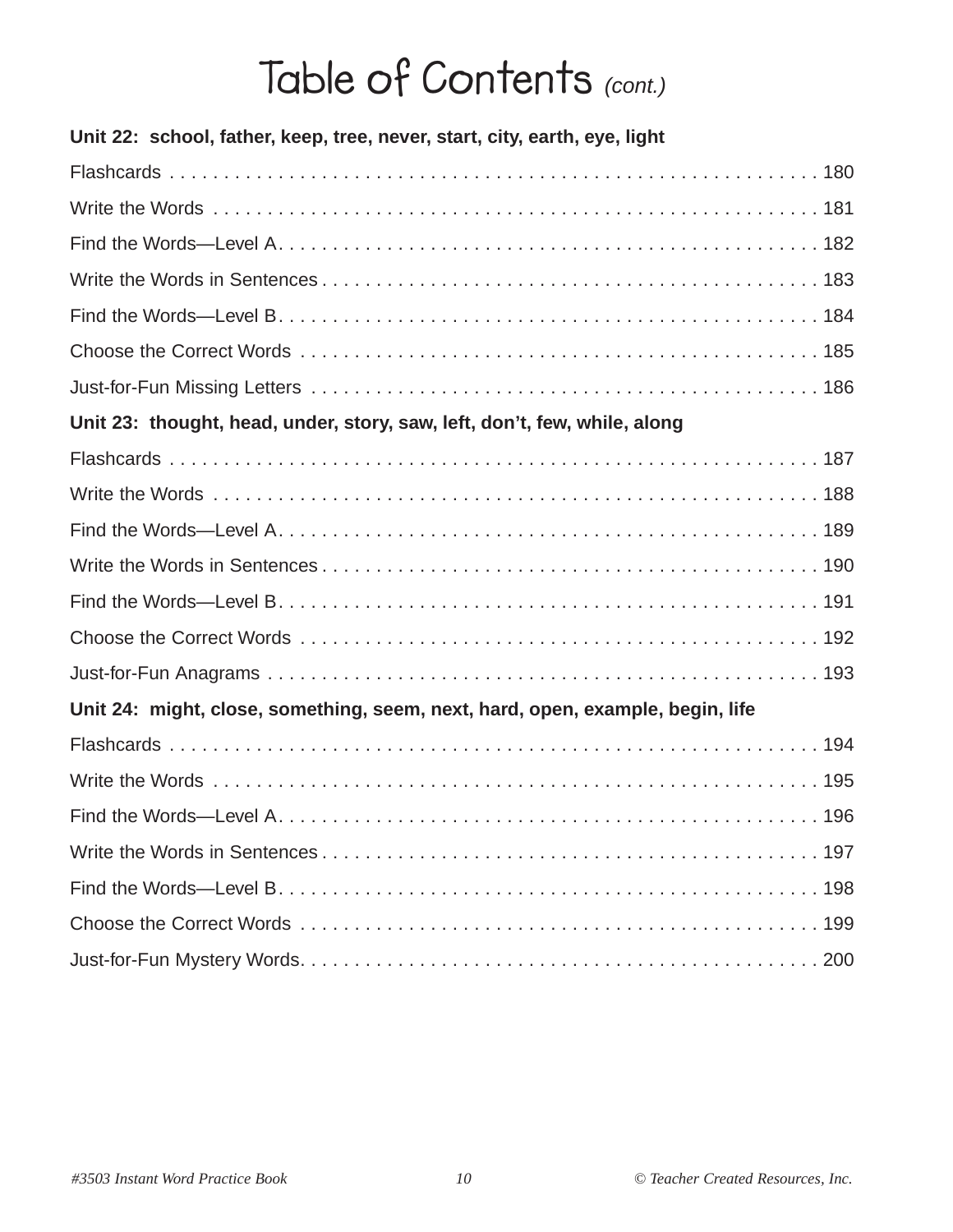| Unit 25: always, those, both, paper, together, got, group, often, run, important |
|----------------------------------------------------------------------------------|
|                                                                                  |
|                                                                                  |
|                                                                                  |
|                                                                                  |
|                                                                                  |
|                                                                                  |
|                                                                                  |
| Unit 26: until, children, side, feet, car, mile, night, walk, white, sea         |
|                                                                                  |
|                                                                                  |
|                                                                                  |
|                                                                                  |
|                                                                                  |
|                                                                                  |
|                                                                                  |
| Unit 27: began, grow, took, river, four, carry, state, once, book, hear          |
|                                                                                  |
|                                                                                  |
|                                                                                  |
|                                                                                  |
|                                                                                  |
|                                                                                  |
|                                                                                  |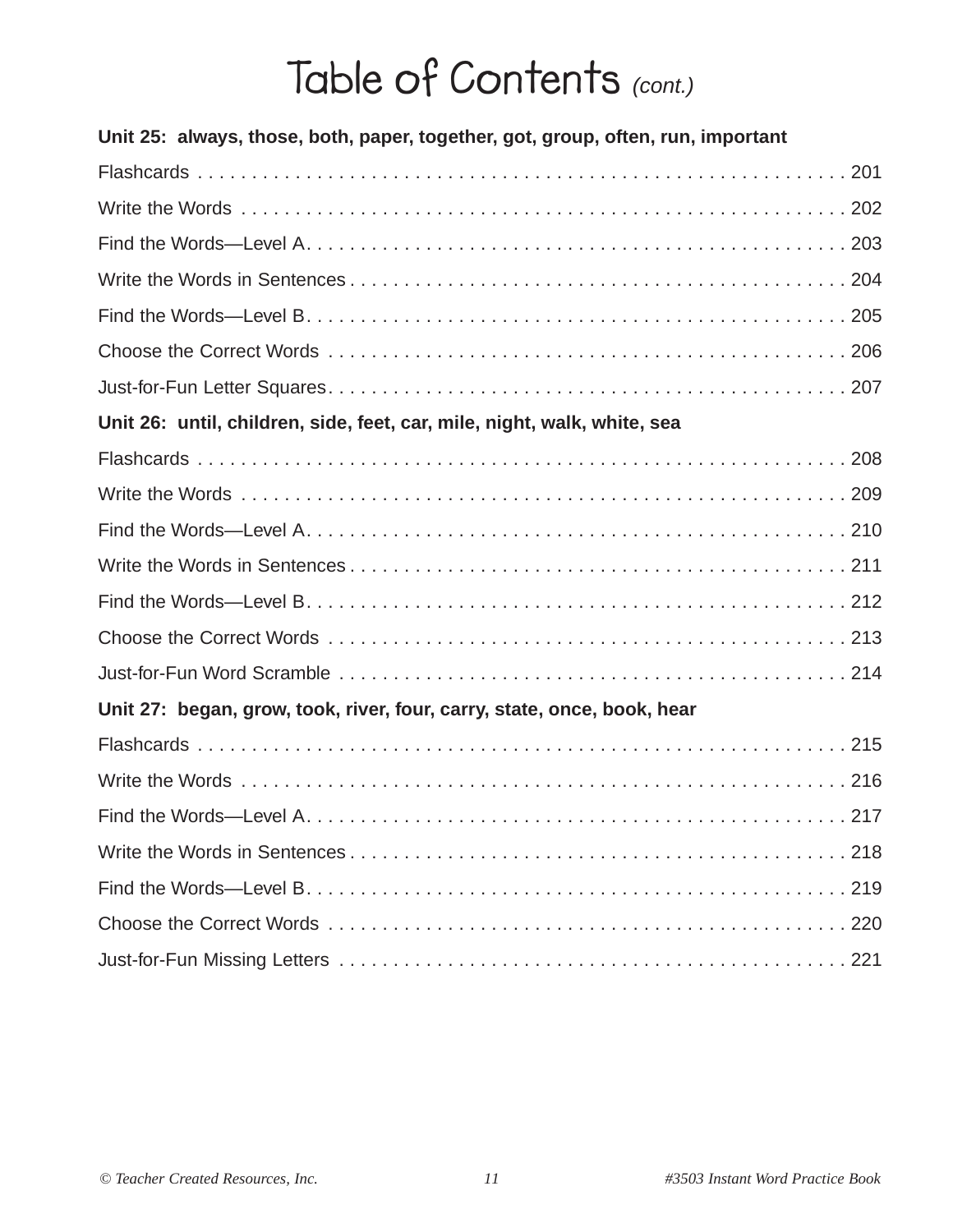| Unit 28: stop, without, second, late, miss, idea, enough, eat, face, watch     |
|--------------------------------------------------------------------------------|
|                                                                                |
|                                                                                |
|                                                                                |
|                                                                                |
|                                                                                |
|                                                                                |
|                                                                                |
| Unit 29: far, Indian, real, almost, let, above, girl, sometimes, mountain, cut |
|                                                                                |
|                                                                                |
|                                                                                |
|                                                                                |
|                                                                                |
|                                                                                |
|                                                                                |
| Unit 30: young, talk, soon, list, song, leave, family, body, music, color      |
|                                                                                |
|                                                                                |
|                                                                                |
|                                                                                |
|                                                                                |
|                                                                                |
|                                                                                |
|                                                                                |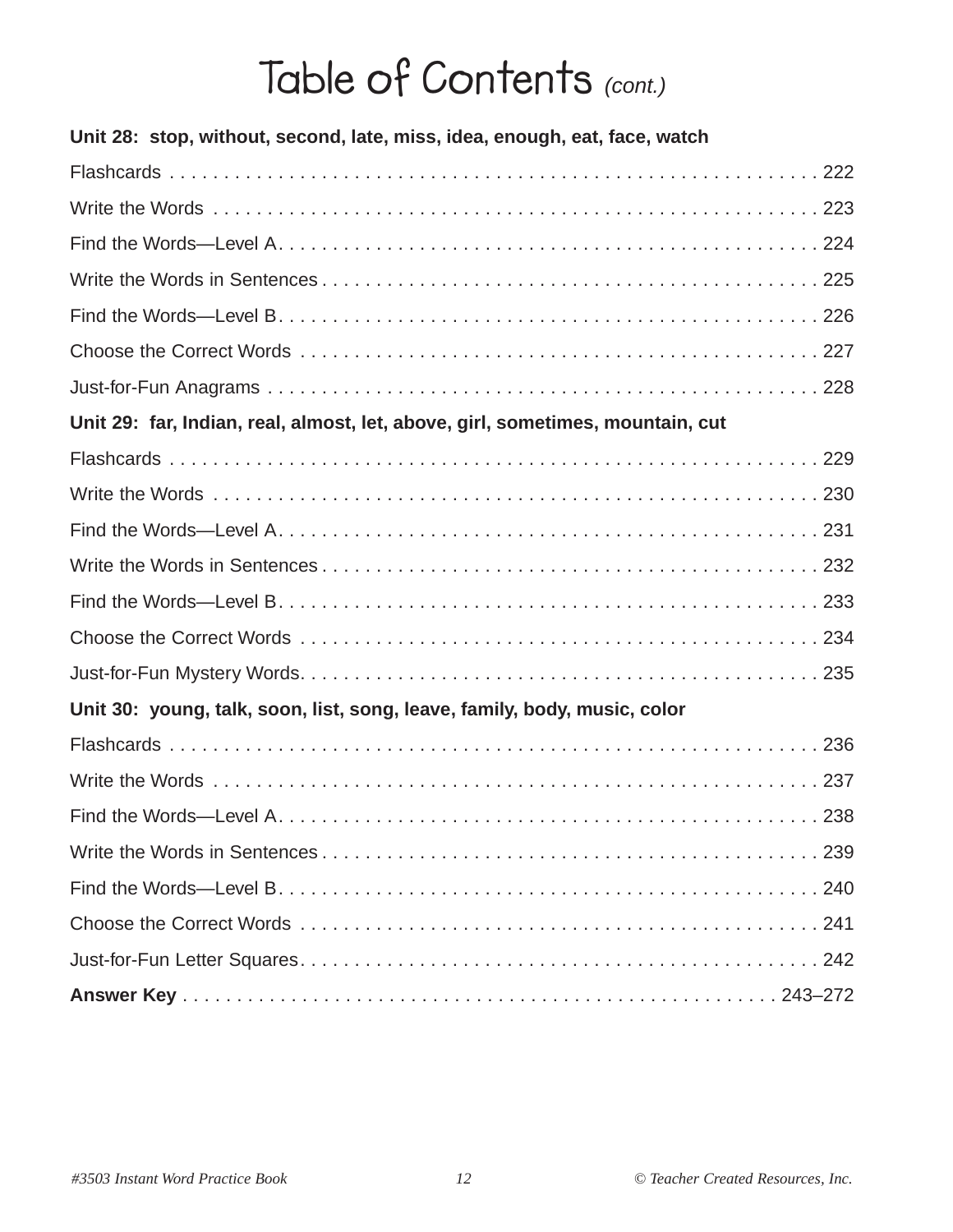

**Directions:** Draw a line from each sentence to the picture it describes.



**Unit 1**